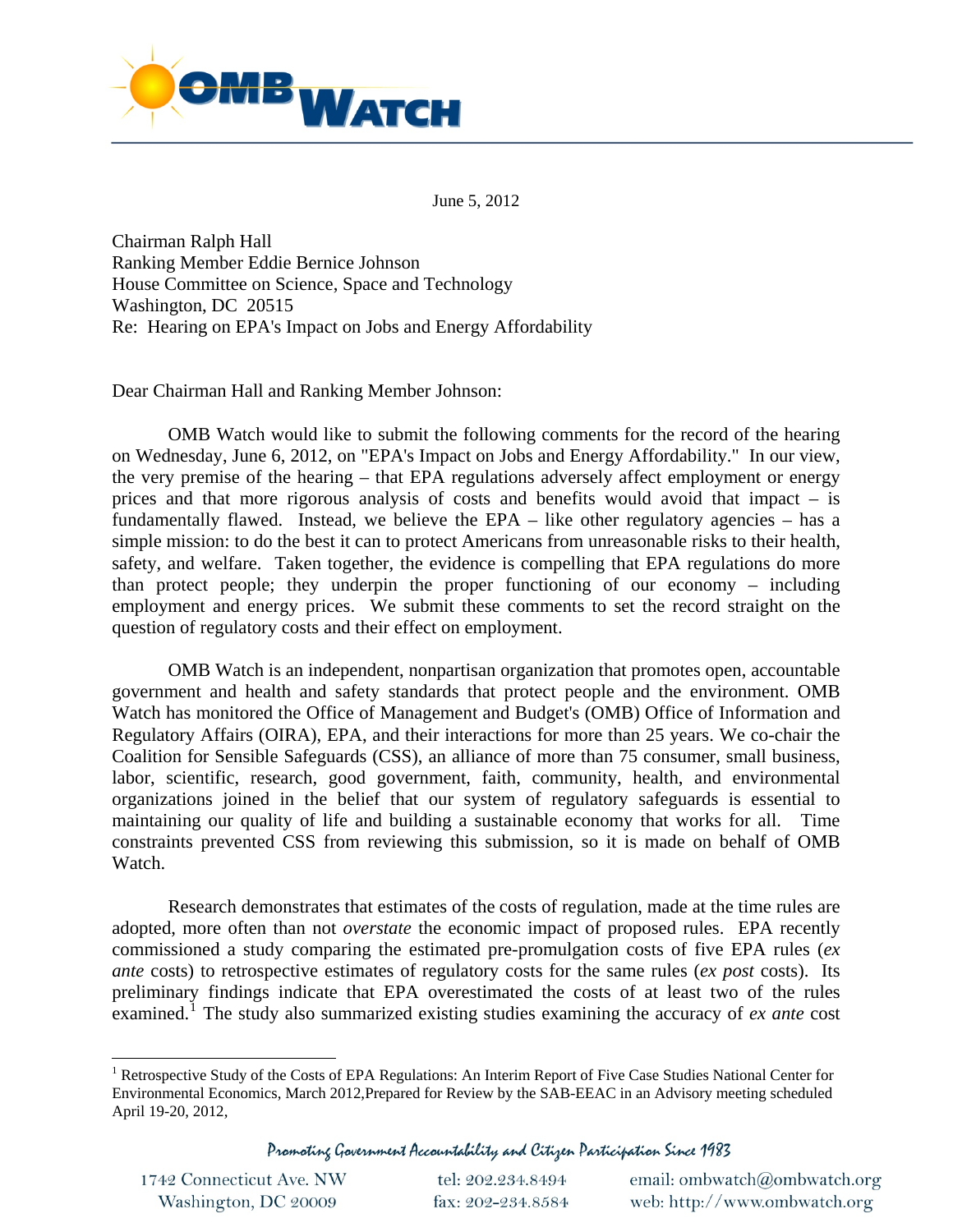estimates. One study compared *ex ante* direct costs to *ex post* assessments for 28 EPA and OSHA regulations, finding that, in general, *ex ante* total costs are overestimated more often than underestimated.<sup>[2](#page-1-0)</sup> Of the 13 EPA regulations examined, *ex ante* total costs were overestimated for seven rules, while only two rules had lower *ex ante* cost estimates. Similarly, a 2005 OMB study found that EPA *ex ante* unit cost estimates were accurate in six cases, overestimated in six cases and underestimated in six cases.<sup>[3](#page-1-1)</sup> Requiring EPA to conduct more analysis of the costs of regulations, when such analyses are consistently inaccurate, is not sound policy.

EPA is not alone in overestimating the costs of its regulations. In a 1995 study, the nowdefunct Congressional Office of Technology Assessment conducted retrospective case studies for eight past OSHA rulemakings – five involving health standards and three involving safety standards.<sup>[4](#page-1-2)</sup> The cost estimates for OSHA's 1974 vinyl chloride standard considered during rulemaking exceeded \$1 billion, but a survey of the polyvinyl chloride production industry conducted after the standard went into effect concluded that the actual compliance costs were in the \$228-278 million range. OSHA's final cost estimate for its 1978 cotton dust standard projected annual compliance costs of \$283 million, but OTA concluded that actual costs amounted to only about \$82.8 million per year because, as a result of the standard, the textile industry modernized and productivity at its plants improved. OSHA estimated in the early 1980s that its occupational lead exposure standard would cost the industry \$125 million, but actual costs as assessed retrospectively by OTA amounted to only around \$20 million. Similarly, OSHA estimated in 1987 that its formaldehyde standard would impose \$11.4 million in costs on the industry, but actual costs were only \$6 million, in part because the industry moved rapidly to substitute low-formaldehyde resins. In each of these instances, OSHA achieved significant health benefits at a fraction of the predicted cost.

Researchers have suggested several reasons why agency estimates of the costs of regulations often overstate the economic impact of proposed rules.<sup>[5](#page-1-3)</sup> First, agencies must rely on the potentially regulated industry for cost data, and regulated parties have little incentive to provide accurate information about the potential impact of regulations, since the larger the estimated regulatory costs, the less likely the rule is to be adopted. The Government Accountability Office (formerly the General Accounting Office) has found that most businesses

<span id="page-1-0"></span>Policy Analysis and Management 19(2): 297-322 (2000), available for purchase at [http://onlinelibrary.wiley.com/doi/10.1002/%28SICI%291520-6688%28200021%2919:2%3C297::AID-](http://onlinelibrary.wiley.com/doi/10.1002/%28SICI%291520-6688%28200021%2919:2%3C297::AID-PAM7%3E3.0.CO;2-X/abstract)[PAM7%3E3.0.CO;2-X/abstract](http://onlinelibrary.wiley.com/doi/10.1002/%28SICI%291520-6688%28200021%2919:2%3C297::AID-PAM7%3E3.0.CO;2-X/abstract).

<span id="page-1-1"></span><sup>3</sup> U.S. Office of Management and Budget, Office of Information and Regulatory Affairs (OMB), Validating Regulatory Analysis: 2005 Report to Congress on the Costs and Benefits of Federal Regulations and Unfunded Mandates on State, Local, and Tribal Entities, [http://www.whitehouse.gov/sites/default/files/omb/assets/omb/inforeg/2005\\_cb/final\\_2005\\_cb\\_report.pdf.](http://www.whitehouse.gov/sites/default/files/omb/assets/omb/inforeg/2005_cb/final_2005_cb_report.pdf)

<span id="page-1-2"></span><sup>4</sup> Office of Technology Assessment (OTA), "Gauging Control Technology and Regulatory Impacts in Occupational Safety and Health," (1995).

<span id="page-1-3"></span>5 McGarity and Ruttenberg, "Counting the Costs of Health, Safety, and Environmental Regulation,"" 80 *Tex. L. Rev*. 1997 (2002).

[http://yosemite.epa.gov/sab/sabproduct.nsf/0/3A2CA322F56386FA852577BD0068C654/\\$File/Retrospective+Cost+](http://yosemite.epa.gov/sab/sabproduct.nsf/0/3A2CA322F56386FA852577BD0068C654/$File/Retrospective+Cost+Study+3-30-12.pdf) [Study+3-30-12.pdf.](http://yosemite.epa.gov/sab/sabproduct.nsf/0/3A2CA322F56386FA852577BD0068C654/$File/Retrospective+Cost+Study+3-30-12.pdf)<br><sup>[2](http://yosemite.epa.gov/sab/sabproduct.nsf/0/3A2CA322F56386FA852577BD0068C654/$File/Retrospective+Cost+Study+3-30-12.pdf)</sup> Harrington, W., R. D. Morgenstern, and P. Nelson, On the Accuracy of Regulatory Cost Estimates, Journal of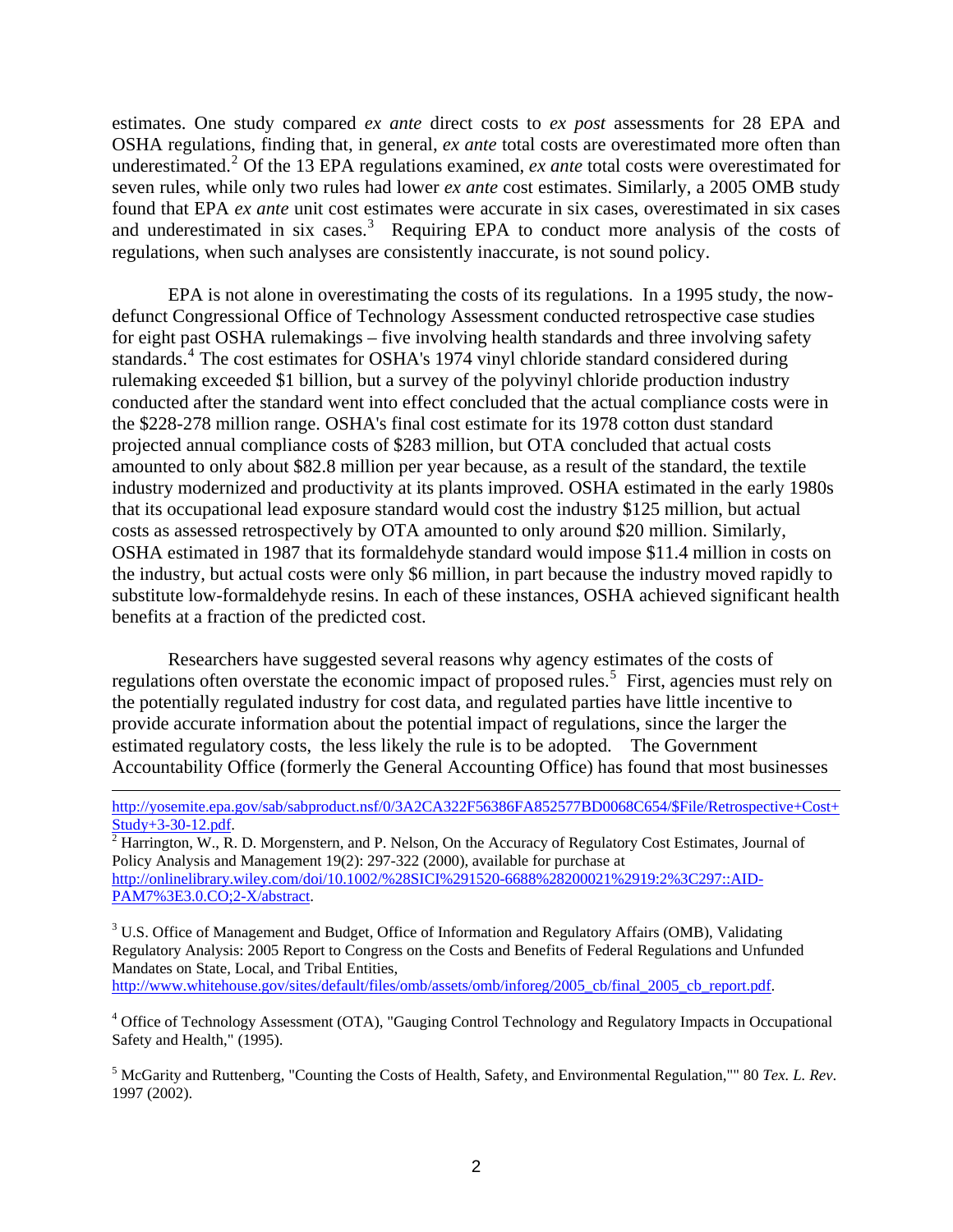have no meaningful way of estimating potential regulatory costs, so the estimates they submit are guesses.<sup>[6](#page-2-0)</sup> Other researchers have demonstrated that cost estimates submitted to regulatory agencies in advance of rules too often ignore the fact that adoption of a new regulation creates an incentive for industry to innovate and develop less expensive ways to comply. Agencies routinely ignore the impact technological innovation has in reducing expected regulatory costs.

 Similarly, research indicates that regulations can increase, rather than decrease, employment, albeit modestly. This is true largely for two reasons: first, regulations can directly or indirectly spur investment, innovation, and hiring. Second, effective environmental regulations can support the overall sustainable functioning of our economy.

 The Economic Policy Institute has concluded, "[t]aken as a whole . . . the literature studying individual regulations and specific industries tends to show that the broad fear of substantial regulation-induced job loss at the industry level is unfounded."<sup>[7](#page-2-1)</sup> They base this conclusion, in part, on a study of the effect of stringent air quality regulations in the Los Angeles area. Economists Eli Berman and Linda Bui found that the regulations "probably increased labor demand slightly" (and that there was "no evidence" they led to reductions in employment).<sup>[8](#page-2-2)</sup> A different study of the employment impact of environmental regulations in four heavily-polluting sectors found that such rules had a small but positive effect in the petroleum and plastics sectors, and no statistically significant effect in the steel and pulp and paper sectors.<sup>[9](#page-2-3)</sup>

Among the reasons regulations do not cause job losses is because they induce firms to hire additional abatement or compliance workers. Additionally, they often spur development of innovative technologies or processes. In fact, a Harvard Business School economist has argued that such gains can entirely offset the cost of compliance.<sup>[10](#page-2-4)</sup> This is particularly likely to be true when – as is currently the case – corporations are holding significant capital reserves and unemployment is high. While individual corporations may be reluctant to invest in environmental technologies on their own, sector-wide upgrades of the type generated by EPA regulations are likely to drive capital investment, technological innovation, and, ultimately, increased hiring.

 Strong environmental safeguards can also protect against job losses and other adverse effects of pollution. For example, the British Petroleum Deepwater Horizon disaster killed eleven workers and injured seventeen others before spilling nearly five million barrels of oil into

<span id="page-2-0"></span><sup>&</sup>lt;sup>6</sup> General Accounting Office, "Regulatory Burden: Measurement Challenges and Concerns Raised By Selected Companies" (Nov. 1996).

<span id="page-2-1"></span><sup>&</sup>lt;sup>7</sup> Isaac Shapiro and John Irons, "Regulation, Employment, and the Economy: Fears of job loss are overblown," Economic Policy Institute Briefing Paper, April 2011.

<span id="page-2-2"></span><sup>&</sup>lt;sup>8</sup> Eli Berman and Linda T.M. Bui, "Environmental Regulation and Labor Demand: Evidence from the South Coast Air Basin," *Journal of Public Economics* 79: 265, 293, 2001.

<span id="page-2-3"></span><sup>&</sup>lt;sup>9</sup> Richard D. Morgenstern, William A. Pizer, and Jhih-Shayang Shih, "Jobs Versus the Environment: An Industry-Level Perspective," *Journal of Environmental Economics and Management* 43: 412-436, 2002.

<span id="page-2-4"></span> $10$  Michael Porter and C. Van der Linde, "Toward a New Conception of the Environment-Competitiveness Relationship," *Journal of Economic Perspectives* 9(4): 97-118, 1995.